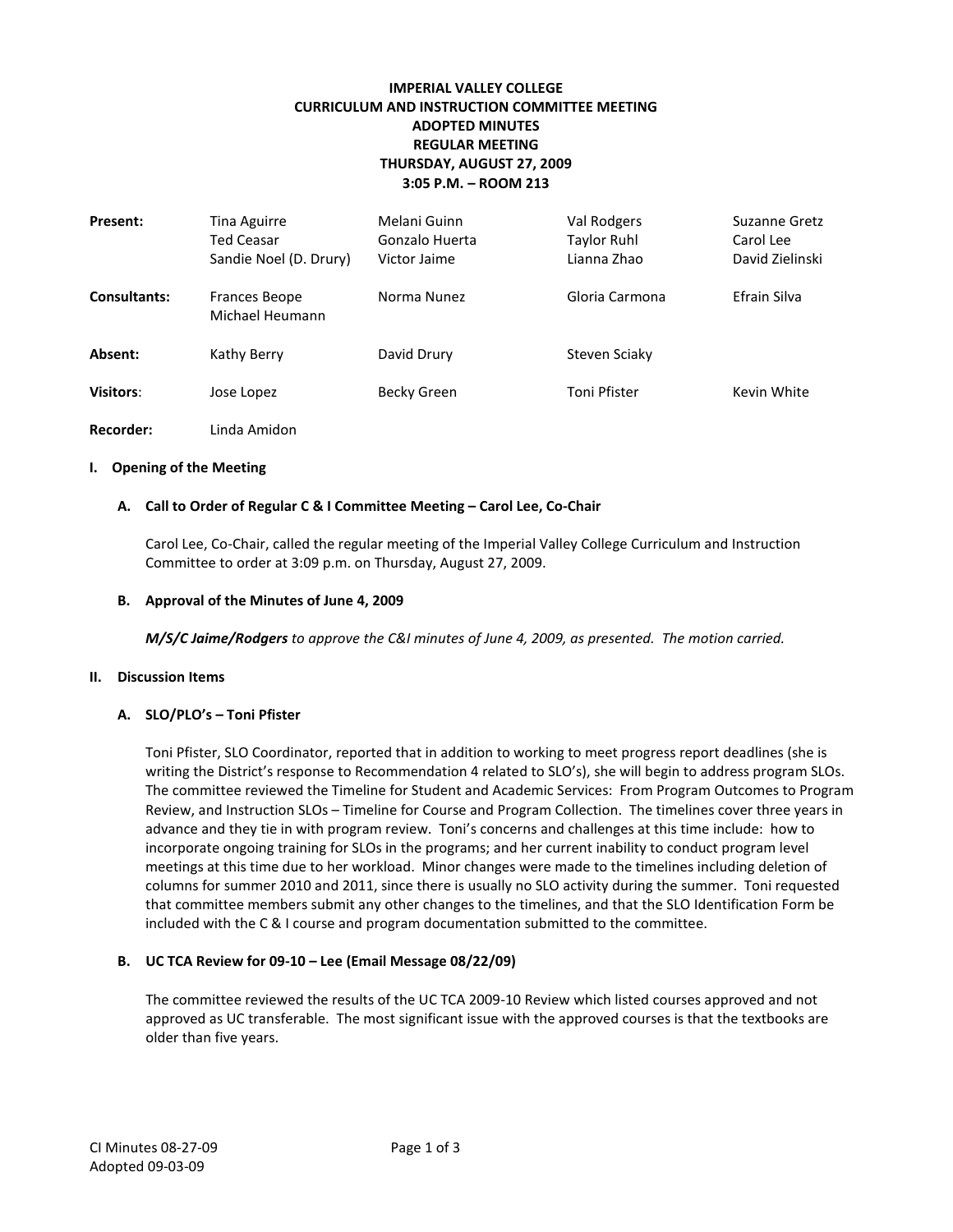## **C. Noncredit CB21 Feedback – Lee/Aguirre (Email Message 08/13/09)**

The committee reviewed the email correspondence addressed to BSI Coordinators and Curriculum Chairs which requests that districts provide feedback on the statewide CB21 rubrics to be used to code noncredit courses and track student progress in noncredit basic skills. To demonstrate the importance of correct coding, Carol Lee distributed to members a copy of a memo dated May 8, 2009, from Frances Beope to Administrative Council regarding the coding errors discovered during the ARCC Report for 2000-01 to 2005-06 Cohort Review. Carol also explained that CB21 coding for credit and noncredit courses impacts funding.

## **D. Curriculum Institute – Zhao, Aguirre, Rapp, White, Pfister and Lee**

Carol Lee, Lianna Zhao, Tina Aguirre, Frank Rapp, Toni Pfister, and Kevin White attended the Curriculum Institute and found it to be very informative. Carol encouraged all individuals involved with curriculum to attend next year's institute.

## **E. Non-Compliant Degrees and Certificates – Lee (Email Message)**

Due to the lack of staff of space the Chancellor's Office will deny and discard all applications that have been pending for at least six months, including applications for which information has been requested by the Chancellor. Some of the programs that may be affected include Computer Science and Building Construction, among others, and it will be necessary to resubmit the applications. The Counseling Department will remove the major and certificate sheets for these programs from its inventory. Carol recommended that unless course revisions are minor (i.e., textbook upgrades), due to everyone's workload (program SLOs), divisions should consider holding off on major curriculum changes this academic year.

## **F. CurricuNet – Amidon/Lee (Chart – Handout)**

The committee received a brief status report on the project and an explanation of the flowchart presented, which process is applicable to both courses and programs. The flowchart was corrected to add Learning Services to the review process. A conference call with the CurricUNET consultant will take place during the C & I Committee meeting on September 3, 2009.

### **III. Action Item**

# **A. Certification for Stand Alone Training – MANDATORY**

Carol Lee distributed to committee members the current Program & Course Approval Handbook, and circulated an attendance roster for training participants to sign. Commentary during the training included identification of the need to submit ESL as a program; the applicability of the future review and discussion regarding prerequisites, co-requisites and advisories to program review as well as matriculation; and the requirement to include textual descriptions of methods of instruction and evaluation and examples of assignments in course outlines. Carol explained that course outlines lacking these items are considered to be non-compliant and are being denied by the Chancellor's Office. Carol will complete the required Certification of Stand-Alone Training and submit it to the Chancellor by the September 30, 2009, deadline.

### **IV. Information Items**

Information items included the following:

- Recognition and thanks extended to the individuals that worked on the 2009 2010 catalog.
- The annual College and University Day will take place on October 5 in the gym.
- A reminder by Carol that she has not been officially elected as the Curriculum Coordinator for 2009 2010.
- The furniture committee will be viewing desks at Office Supply Company by September 3.

### **V. Other Items**

CI Minutes 08-27-09 Page 2 of 3 Adopted 09-03-09